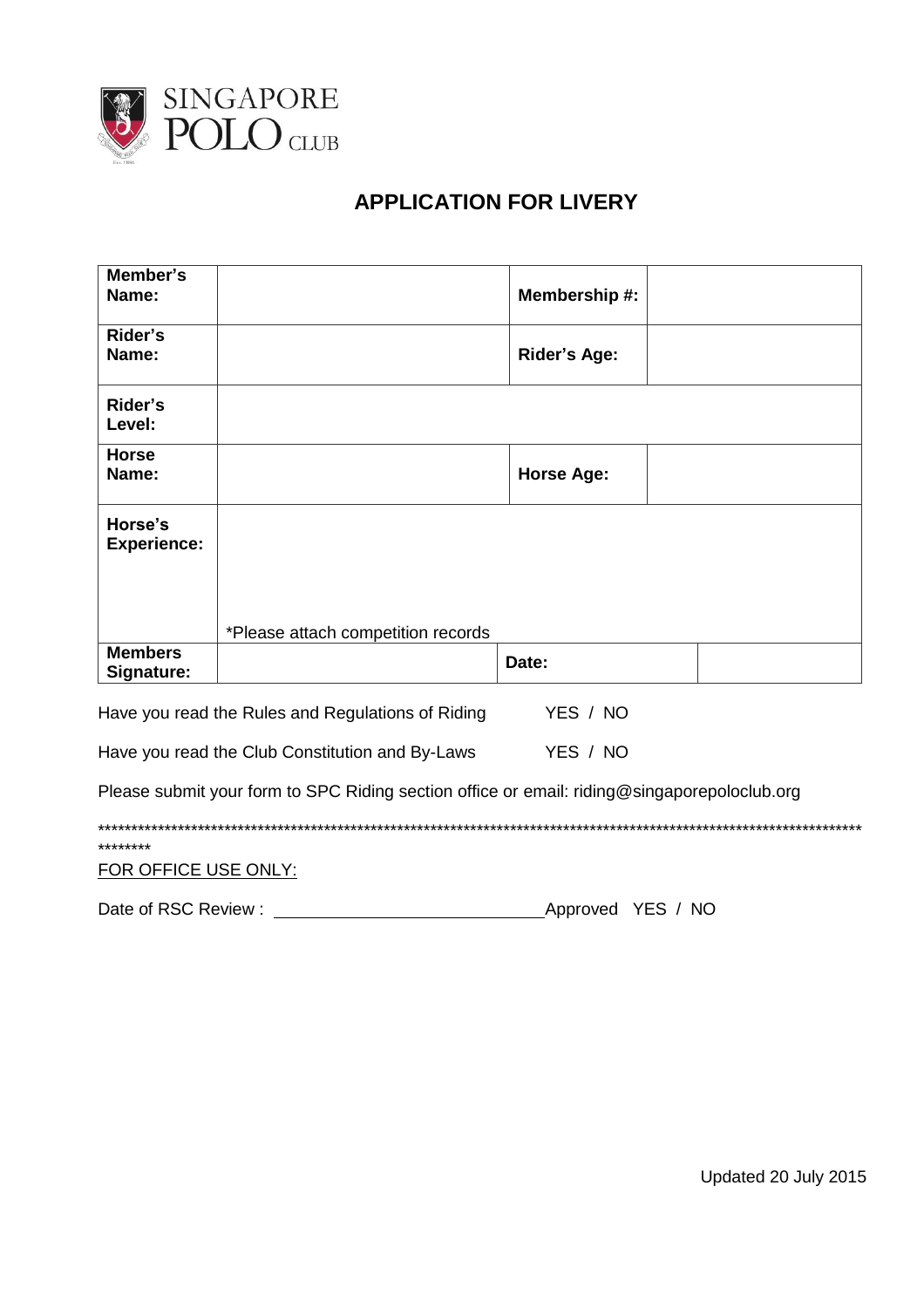## **Process for Applying for a Livery Stable**

1. Applicants wishing to apply for a livery stable in the Riding Section of the Singapore Polo Club should note the criteria required as stated in the Livery Agreement.

- 2. Complete the Application for Livery Form
- 3. Applicants are required to meet the following Livery criteria:
	- All Owners must be a current and fully paid up member of the Singapore Polo Club, holding a Charter membership.
	- Horse and rider combinations are required to compete regularly1 at or above Novice Dressage or 80cm Jumping, and show the ability to move to higher standards of competition.
	- For horses and rider combinations that do not meet the livery criteria, Owners will be given up to 12 months to meet the livery criteria.
	- Owners and Riders must abide to the Club's Constitution, Bye-Laws, Riding Section Livery Agreement and Rules & Regulations of the Riding Section at all times.
- 4. Livery Applicants are advised to supply documentation to support their livery request such as:
	- Statement of competitions entered, dates and results.
	- Letters of recommendation from Equestrian Coaches, Trainers, Managers, identifying the horse's level and potential.
	- The rider's level and potential.

 $\overline{a}$ 

- Performance testing breed documents and/or Breeder's information defining potential (in the case of a young horse).
- Minimum one year training plan for rider and horse with appropriate milestones and endorsed by the Club Chief Instructor.

## 5. Please email your application to: [Riding@singaporepoloclub.org](mailto:Riding@singaporepoloclub.org)

6. Applications require endorsement by the Club's Riding Sub Committee and are subject to stable availability.

7. Approved applicants will be given up to one month from the approval date to place a horse in the stable without charge. After one month 50% of the livery fee will be applicable to retain the stable or the stable allocation will be forfeited. Fully livery charges will apply as soon as the horse arrives at the Club.

8. The Livery Agreement must be signed before the horse arrives at the Club.

 $1$  Regularly will be defined as competing at a minimum of 6 shows per year with the exception due to injury of horse or rider.